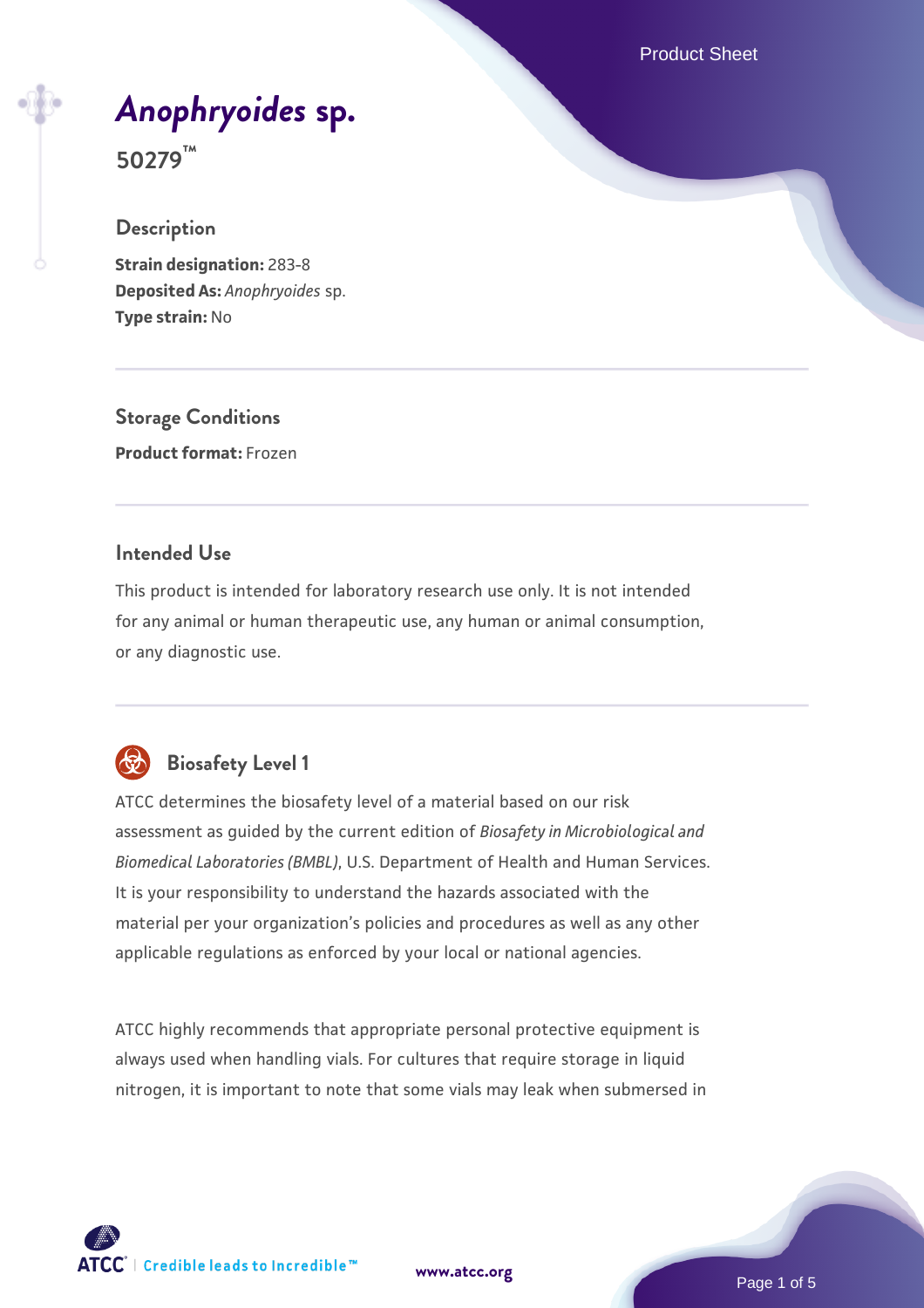#### *[Anophryoides](https://www.atcc.org/products/50279)* [sp.](https://www.atcc.org/products/50279) **Exercía Exercía Exercía Exercía Exercía Exercía Exercía Exercía Exercía Exercía Exercía Exercía Exercía Exercía Exercía Exercía Exercía Exercía Exercía Exercía Exercía Exercía Exercía Exercía Exercía 50279**

liquid nitrogen and will slowly fill with liquid nitrogen. Upon thawing, the conversion of the liquid nitrogen back to its gas phase may result in the vial exploding or blowing off its cap with dangerous force creating flying debris. Unless necessary, ATCC recommends that these cultures be stored in the vapor phase of liquid nitrogen rather than submersed in liquid nitrogen.

#### **Certificate of Analysis**

For batch-specific test results, refer to the applicable certificate of analysis that can be found at www.atcc.org.

#### **Growth Conditions**

**Medium:**  [ATCC Medium 1651: MA medium](https://www.atcc.org/-/media/product-assets/documents/microbial-media-formulations/atcc-medium-1651.pdf?rev=a4e18c3f0af64041ac7f053c571d807b) **Temperature:** 25°C **Culture system:** Axenic

#### **Material Citation**

If use of this material results in a scientific publication, please cite the material in the following manner: *Anophryoides* sp. (ATCC 50279)

#### **References**

References and other information relating to this material are available at www.atcc.org.

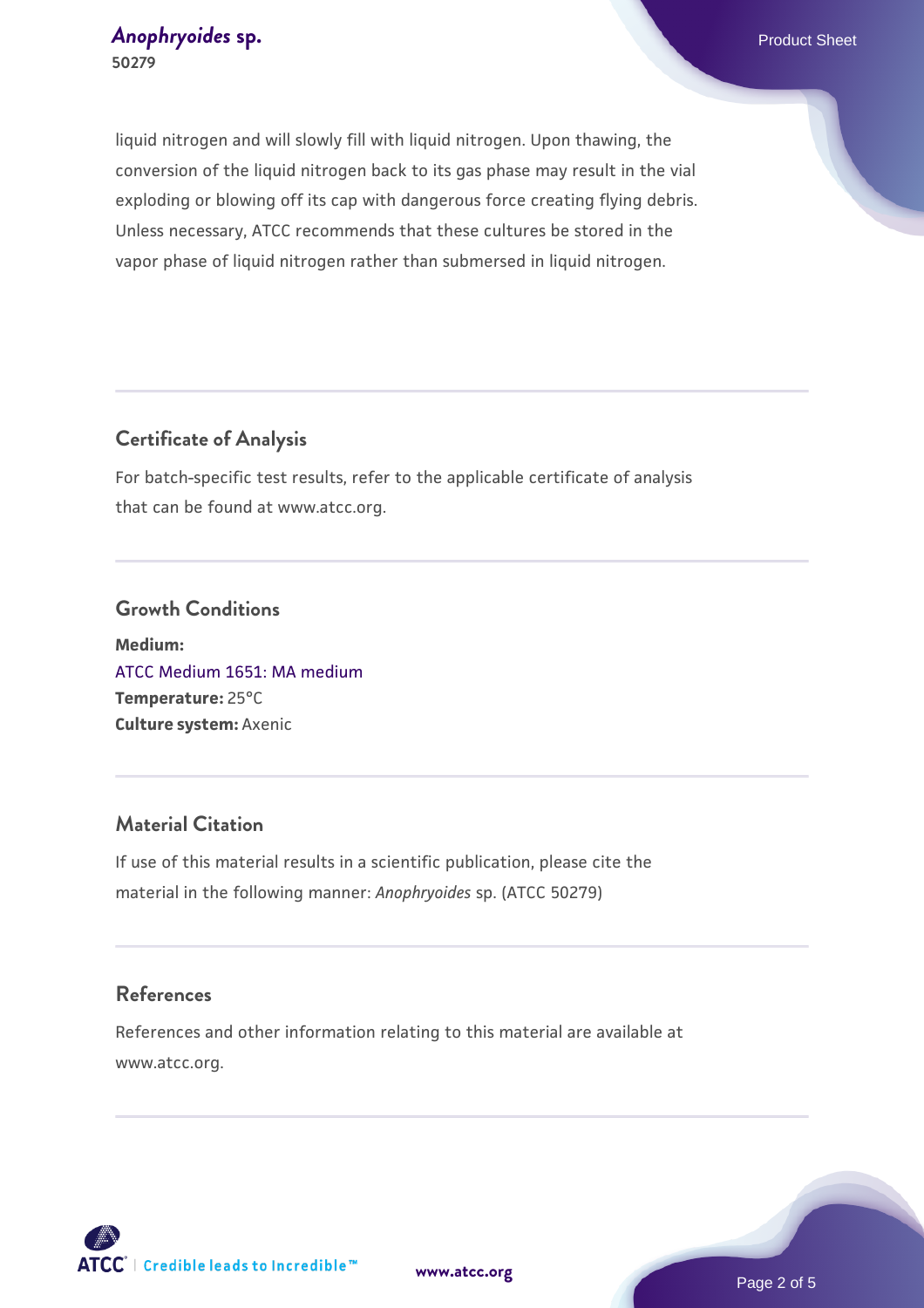## *[Anophryoides](https://www.atcc.org/products/50279)* **[sp.](https://www.atcc.org/products/50279)** Product Sheet

**50279**

#### **Warranty**

The product is provided 'AS IS' and the viability of ATCC® products is warranted for 30 days from the date of shipment, provided that the customer has stored and handled the product according to the information included on the product information sheet, website, and Certificate of Analysis. For living cultures, ATCC lists the media formulation and reagents that have been found to be effective for the product. While other unspecified media and reagents may also produce satisfactory results, a change in the ATCC and/or depositor-recommended protocols may affect the recovery, growth, and/or function of the product. If an alternative medium formulation or reagent is used, the ATCC warranty for viability is no longer valid. Except as expressly set forth herein, no other warranties of any kind are provided, express or implied, including, but not limited to, any implied warranties of merchantability, fitness for a particular purpose, manufacture according to cGMP standards, typicality, safety, accuracy, and/or noninfringement.

#### **Disclaimers**

This product is intended for laboratory research use only. It is not intended for any animal or human therapeutic use, any human or animal consumption, or any diagnostic use. Any proposed commercial use is prohibited without a license from ATCC.

While ATCC uses reasonable efforts to include accurate and up-to-date information on this product sheet, ATCC makes no warranties or representations as to its accuracy. Citations from scientific literature and patents are provided for informational purposes only. ATCC does not warrant that such information has been confirmed to be accurate or complete and the customer bears the sole responsibility of confirming the accuracy and completeness of any such information.

This product is sent on the condition that the customer is responsible for and assumes all risk and responsibility in connection with the receipt, handling,



**[www.atcc.org](http://www.atcc.org)**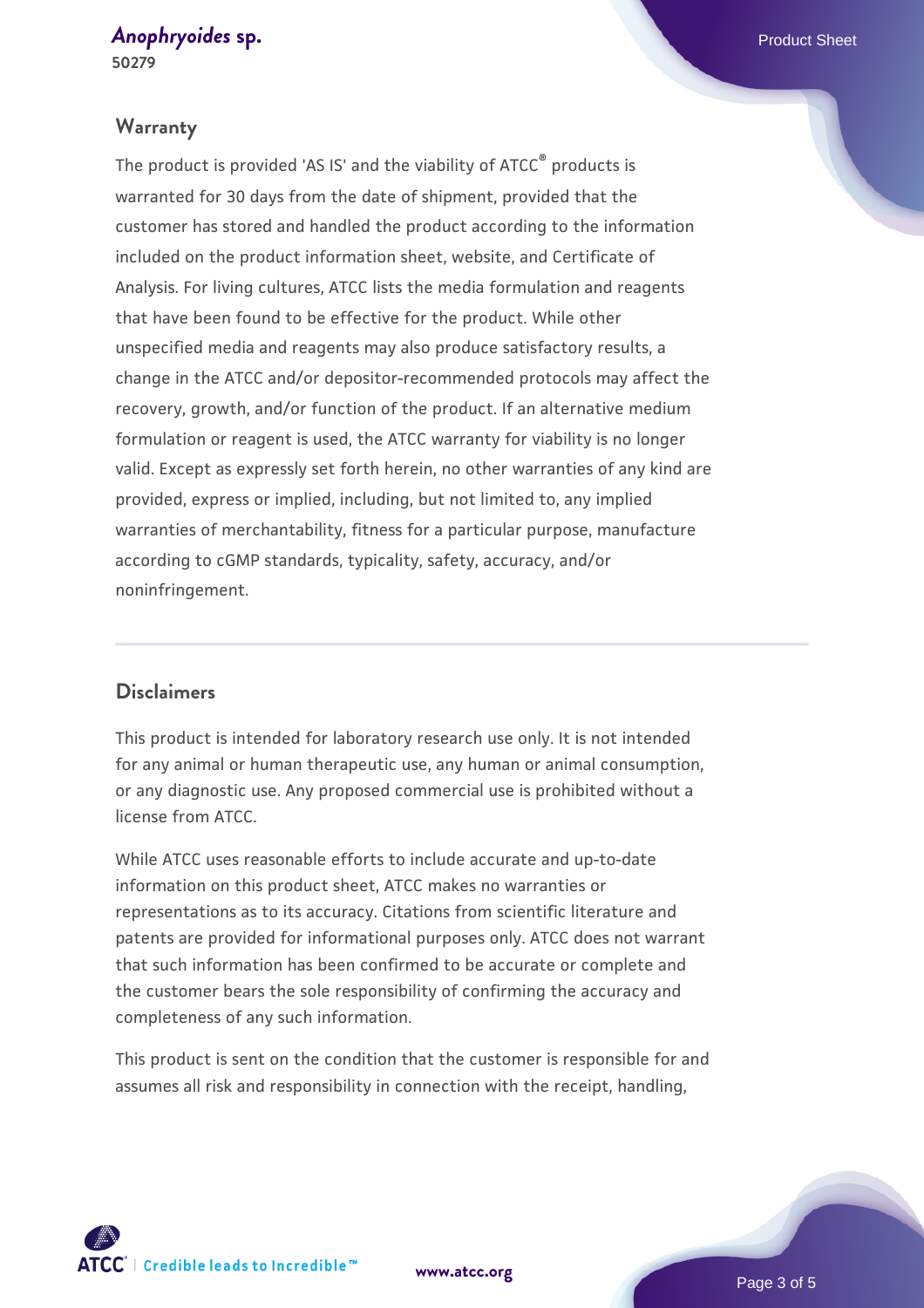storage, disposal, and use of the ATCC product including without limitation taking all appropriate safety and handling precautions to minimize health or environmental risk. As a condition of receiving the material, the customer agrees that any activity undertaken with the ATCC product and any progeny or modifications will be conducted in compliance with all applicable laws, regulations, and guidelines. This product is provided 'AS IS' with no representations or warranties whatsoever except as expressly set forth herein and in no event shall ATCC, its parents, subsidiaries, directors, officers, agents, employees, assigns, successors, and affiliates be liable for indirect, special, incidental, or consequential damages of any kind in connection with or arising out of the customer's use of the product. While reasonable effort is made to ensure authenticity and reliability of materials on deposit, ATCC is not liable for damages arising from the misidentification or misrepresentation of such materials.

Please see the material transfer agreement (MTA) for further details regarding the use of this product. The MTA is available at www.atcc.org.

#### **Copyright and Trademark Information**

© ATCC 2021. All rights reserved.

ATCC is a registered trademark of the American Type Culture Collection.

#### **Revision**

This information on this document was last updated on 2021-05-19

#### **Contact Information**

ATCC 10801 University Boulevard Manassas, VA 20110-2209 USA